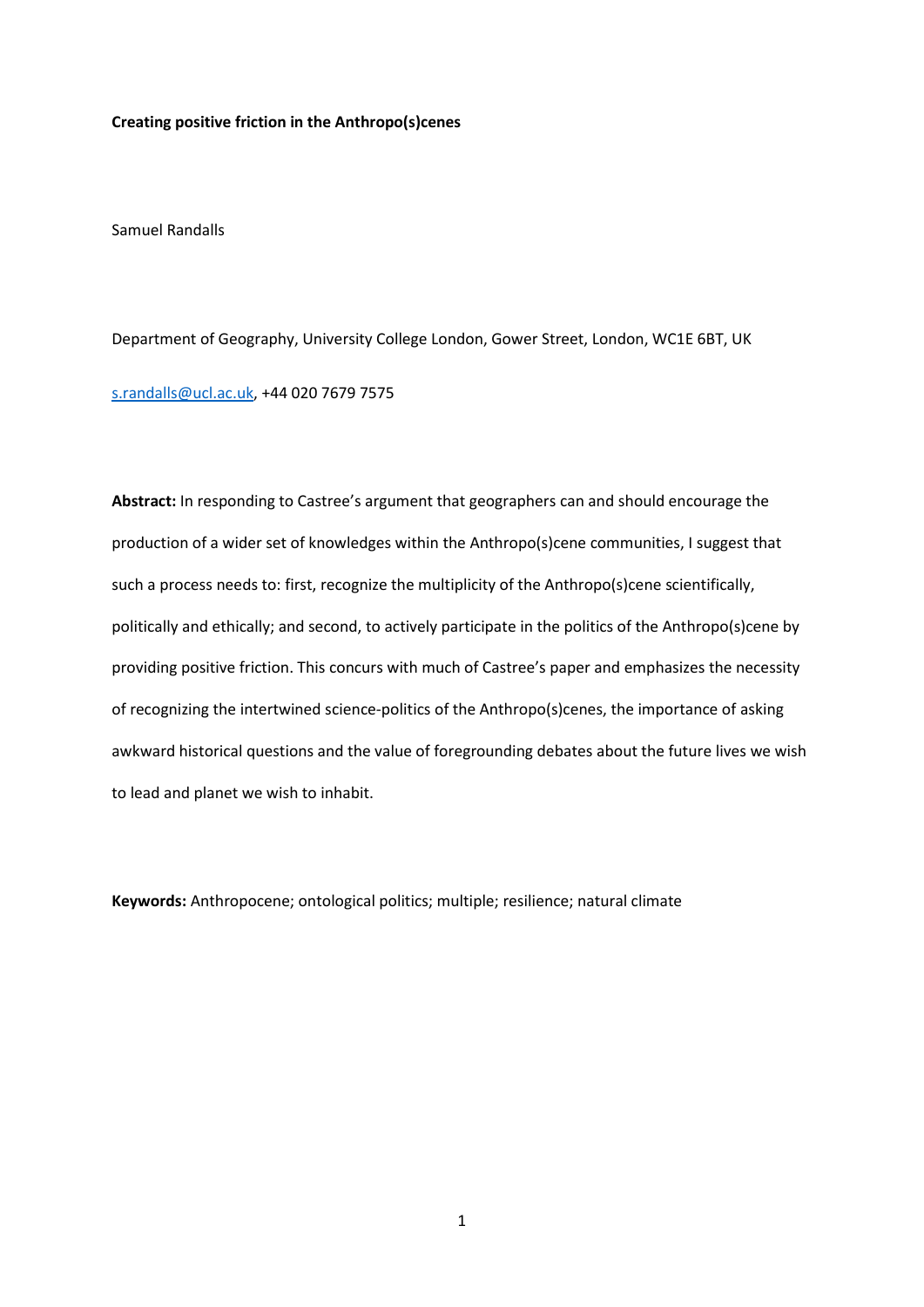## **Creating positive friction in the Anthropo(s)cenes**

Noel Castree sets out the possibilities and pitfalls of the increasingly-significant idea of the Anthropocene for geographical research. Castree hopes that geographers will be positioned at the heart of the emerging web of institutions, research projects and networks that constitute this 'Anthropo(s)cene', while at the same time critically re-shaping this scene to ensure that it promotes contributions from a wider array of humanities and social science scholars. While the geological debates are ongoing, the Anthropocene is taking on a political life through the reshaping and reconstituting of funding, discourses, practices and visions of the future. The focus on the Anthropocene also represents the most recent gambit towards integrationism – another area especially espied by geographers - following other approaches such as resilience, socio-ecological systems, multi-scalar relationships, integrated assessments, political ecology or various iterations of applied physical geography. In this commentary, I wish to take up two primary inter-related points that follow from Castree's important contribution. First, that the Anthropo(s)cene is thoroughly multiple and 'the Anthropocene' should not be taken to inspire a singular scientific, political or ethical view. Second, with this multiplicity we can then identify the sites of contestation and debate (or 'friction' to borrow a term in part from Mol, 2002) and encourage a critical and broader range of ideas within the Anthropo(s)cene communities.

If the integrationism of the Anthropocene is not new as such (as the previous list demonstrates), the crucial question then is, what does 'the Anthropocenic gaze' (Wahlberg, 2014) inspire? What are the politics of and for living in, through, with and constituting the Anthropocene? What is different about this concept? Castree draws attention to these questions by exploring critical literatures on global change science. This seems to me to be an eminently important strategy. We should not accept that all global change science is equal; there is a politics of science (and beyond) at stake too. Some scientists recognize this in the dating of the start of the Anthropocene, on which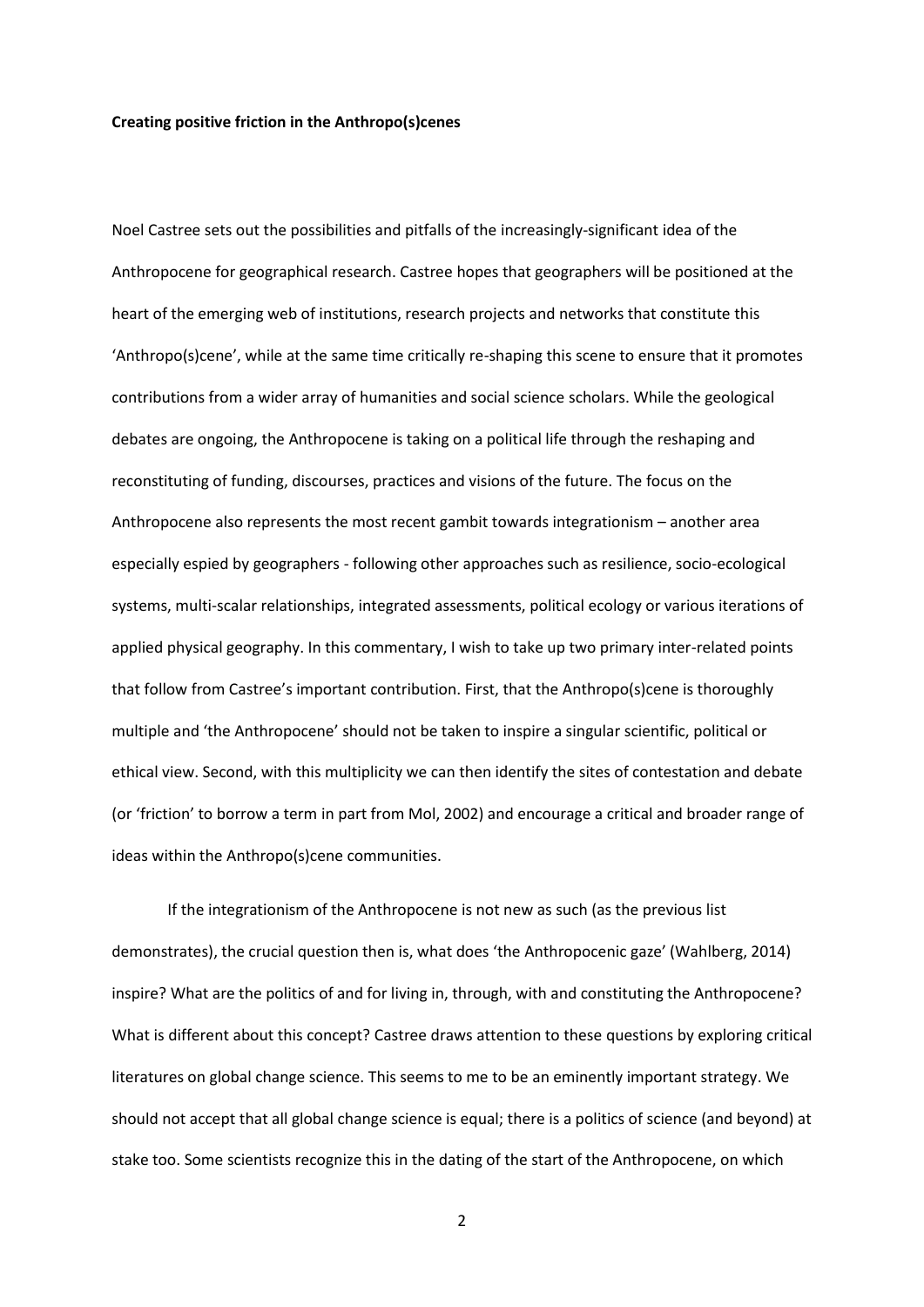there is a lively debate. This is not just a purely scientific exercise, but is equally about what the concept of the Anthropocene might do politically. Lewis and Maslin (2015) argue that the start date of the Anthropocene has an important effect on the stories we will tell about nature and society – the extent to which and when humans are to be blamed for (un)knowingly influencing the planet; the emphasis given to unequal global trade patterns or industrialisation; whether the focus is on humankind in general or the story of the development of the bomb by an elite group of researchers with far-reaching consequences for humanity; and so on. The Anthropocene's start date, then, is considered to inspire different kinds of ethical and political concerns. It is why Hamilton and Grinevald (2015: 67) are so scathing of the historical tracing of precursors of the Anthropocene as they might "gradualize the new epoch so that it is no longer a rupture due principally to the burning of fossil fuels." This emphasises the more-than-scientific significance and motivations of the Anthropo(s)cene literature.

At this point, one could simply discount or dismiss the Anthropocene as the latest catchphrase (whatever one thinks of the motivations). But I think this would be a premature reaction, not least because the Anthropocene idea is being and will be deployed in different ways by different communities. There will be uneasy coexistence and friction between multiple, different Anthropo(s)cenes. I take Castree's call to be one that tries to enact these in ways that are supportive of critical geographical scholarship. This requires some bravery in conversation and publication as Castree suggests, but it also means acknowledging that there is no singular Anthropocene community with which to interface with or critique, or from which a 'new' Anthropocenic ethics or politics can be singularly constructed. It is worth illustrating this point in further detail.

To some extent the idea of the Anthropocene admits the kind of arguments that geographers have long made about the anthropogenic shaping of the planet's ecologies. For example, Caseldine (2014) argues that the Anthropocene has forced climate management on us, because by its very nature there is no longer such a thing as natural climate. In ecology, the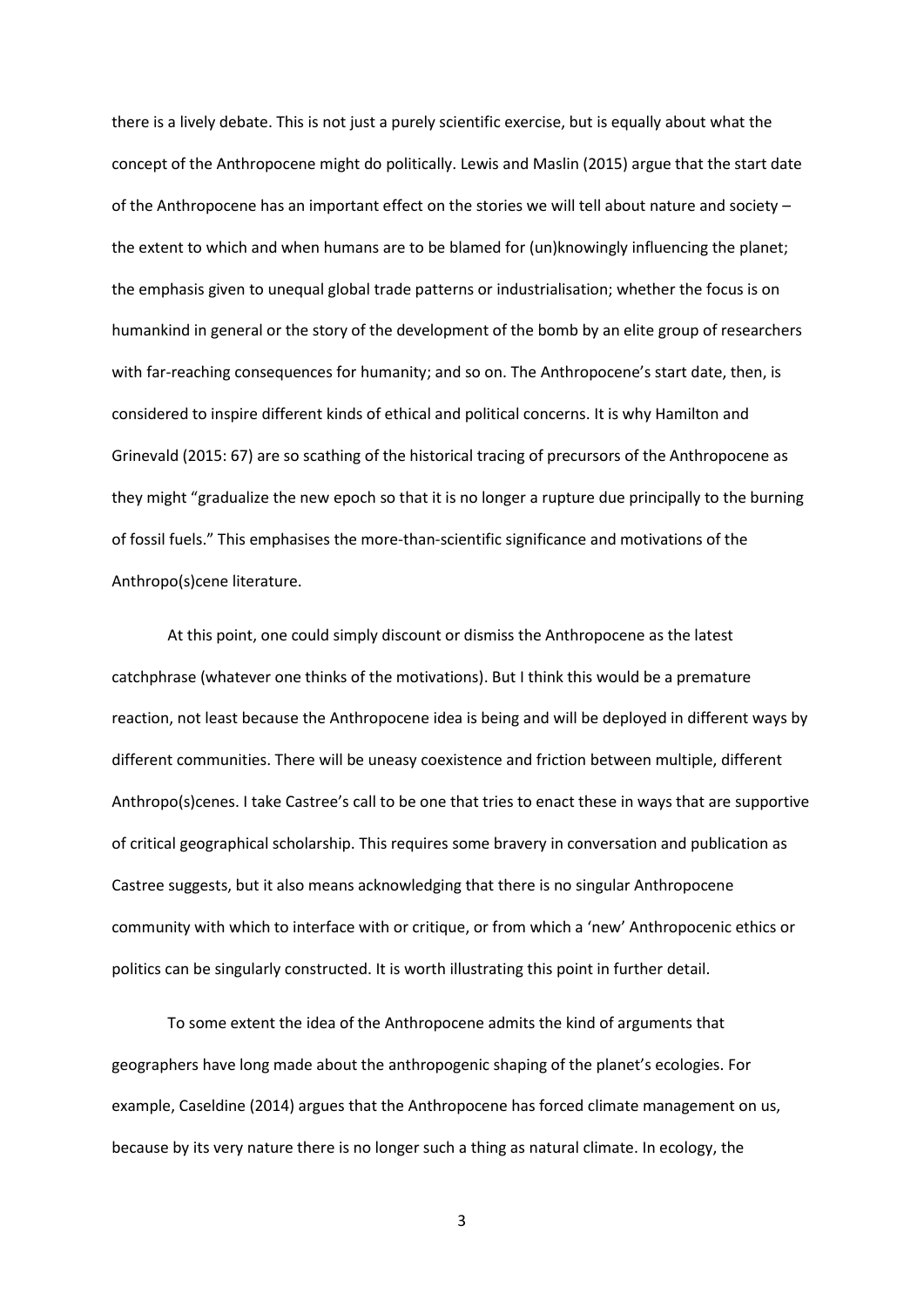Anthropocene appears to remove the grounds of essentialist dualisms like domestic-wild, natureculture and native-exotic. The IUCN's definition of a natural baseline is potentially troubled as are the distinctions made in arguments about *in situ* versus *ex situ* biodiversity conservation (Braverman, 2014). But, at another level, as Castree notes, there is a retreat to quasi-scientific modelling of human processes which are to be 'managed' in this new era. Ironically the kinds of science and social science that shape some (many?) of the Anthropo(s)cene communities seem to resort again to forms of environmental reductionism or a restrictive quantitative social science. Likewise politically, as Castree points out, it is at best not clear that embracing the Anthropocene inspires less attention to, for example, technological fixes such as geoengineering which if anything gain legitimacy from the perceived death of naturalness. 'Since humans are shaping the global environment anyway', geoengineering enthusiasts might reason, 'perhaps it is best to use technology to directly command that process.'

In sum, the Anthropo(s)cene has no singular scientific, environmentalist or political logic. We therefore cannot simply posit a contribution for humanities and social science that emerges *because of* the Anthropocene as though politics and ethics simply flow from science. There are frictions, tensions, and debates between and within different Anthropo(s)cene communities, and this is where much of the positive critical energies of geographers can be most effective. Rather than asking what kinds of arts the Anthropocene inspires, as a way to 'get in' on the debate, perhaps we can better ask what kinds of Anthropo(s)cenes are being and can be enacted through different scientific *and* artistic techniques. Instead of asking what the political implications of the Anthropocene are, we can ask where the frictions are, what are the productive possibilities and interventions opened up through specific articulations of the Anthropocene and with what kinds of consequences.

Accepting that the Anthropo(s)cene is both ontologically and epistemologically multiple, what might a critical politics that interferes and engages with the Anthropo(s)cene look like? One ready-made link is through ideas of resilience (for example Ogden et al. 2013). The image of the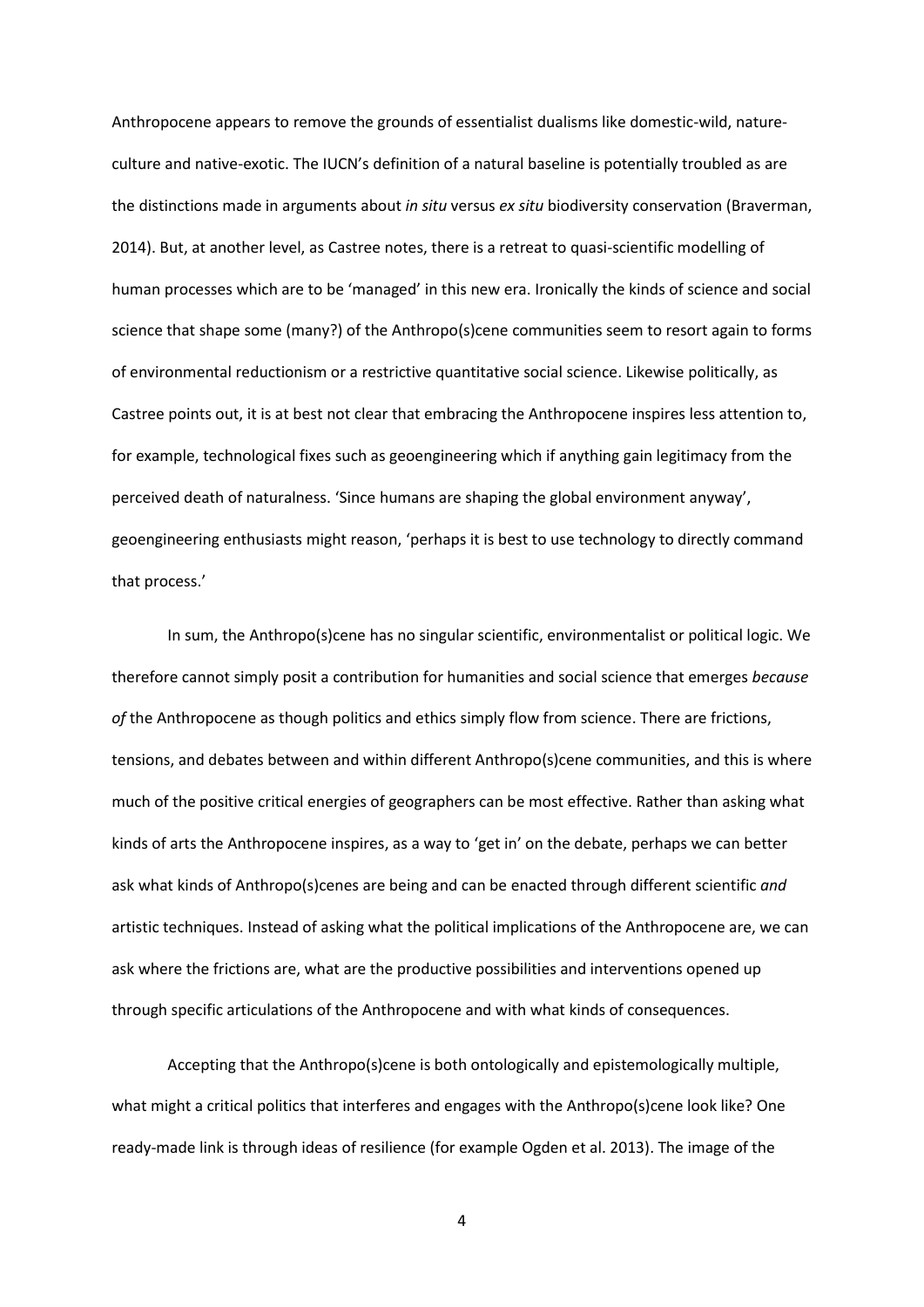transformed earth in the Anthropocene aligns quite readily with classic concepts of socio-ecological systems and resilience. These ideas, however, have deeper roots that we might wish to carefully consider. As Walker and Cooper (2011) argue, there are striking parallels between Holling's ecological arguments and Hayekian (and also Schumpeterian) economics. For Walker and Cooper (2011) resilience emerged as a critique of destructive resource management, but its epistemologically intuitive fit with neoliberal philosophies has morphed it to a position of collusion with contemporary political-economic practices. Likewise, Hamilton and Grinevald (2015) suggest that the idea of the Anthropocene ushers in a new critique of contemporary industrial society, an argument that Castree directly gestures towards in his reference to Naomi Klein's (2014) comment on 'secret fifth columnist' climate researchers. It is a point, however, that as Castree notes needs to be turned inwards on the global science communities too.

At the very least, even if the Anthropo(s)cene begins with an element of societal critique, it is not clear that this will be maintained given the way in which the idea is proliferating among powerful groups of researchers and institutions. Will a diversity of voices be heard or will they be reduced to an Anglophone, global change science that is dominated by a few core institutions, frameworks and disciplines? Part of Ogden et al.'s (2013) argument is that Anthropocene researchers need to understand how global assemblages intertwine with 'the local' and the inequalities that emerge through these multi-scalar connections. As Hulme (2010: 563) suggests "a geography of global environmental change demands, rather paradoxically, that attention turns away from the globalising instincts that so easily erase distinction and which seek consensus." The latter point is especially pertinent: consensus in/on the Anthropocene is not necessarily desirable. Other forms of consensual environmental politics have not always been particularly progressive or meaningful (Swyngedouw, 2010) and some scientists have been more-than-willing to cash in on environmental issues. It is at least a question worth asking whether the Anthropo(s)cenes perpetuate a cosy political co-existence of resilience and neoliberalism that primarily re-enforces conservative ideals or whether they (also) have the potential to open up new possibilities (Simon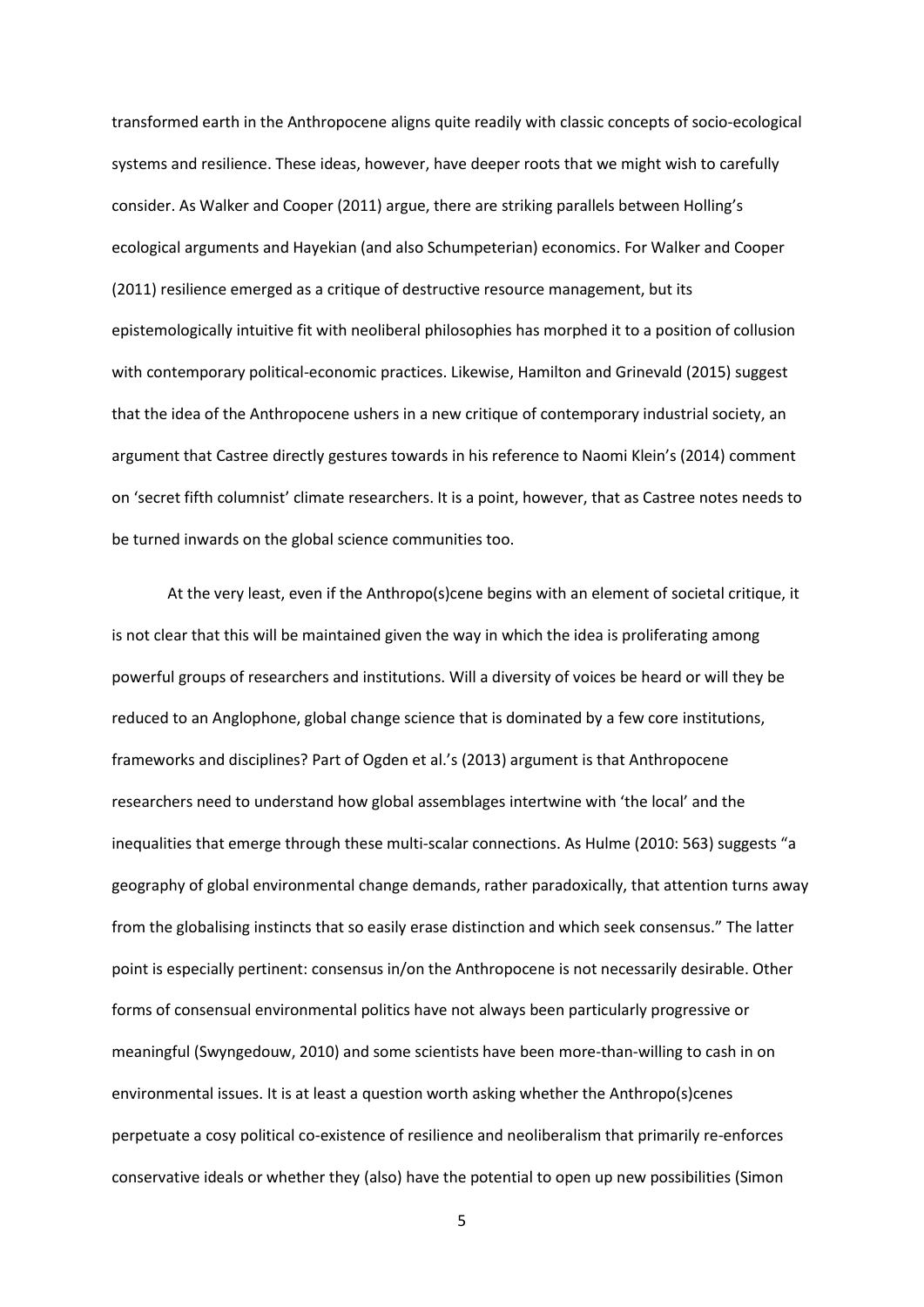and Randalls, forthcoming). These are the kinds of uncomfortable frictions (ontological, epistemological, political) that need to be exposed and debated in the Anthropo(s)cene.

I take Castree's provocation for critical scholarship in the Anthropo(s)cene as an invitation to find ways to enable different, potentially more marginal voices to be heard and represented, a role that he sees geographers as being particularly suited to play. For Castree, this multiplicity is all to the good, with "plural answers rather than 'clever solutions'." The Anthropocene provides an entrypoint with both global change scientists and practitioners to start fresh conversations about our future planet and the lives we wish to lead. If geographers join in, Castree reasons, we might shape the Anthropo(s)cene in progressive, interesting and productive ways. It is a much better proposition than standing on the sidelines. But crucially we must remember that there is no singular Anthropo(s)cene science, ethics or politics. We need to ask what disparate appeals to the Anthropocene do and what kinds of futures they enable or disable. We need to recognize that science and politics are thoroughly entwined in the Anthropo(s)cene. This means critically evaluating rather than blithely accepting core concepts like planetary boundaries and safe operating spaces. In so doing, we can open up new insights for the Anthropo(s)cene rather than simply *following* the global change science communities. We can help create positive frictions.

## **References**

Braverman I (2014) Conservation without nature: the trouble with *in situ* versus *ex situ* conservation. *Geoforum* 51: 47-57.

Caseldine C (2014) So what sort of climate do we want? Thoughts on how to decide what is 'natural' climate. *The Geographical Journal*. Epub ahead of print October 2014. DOI: 10.1111/geoj.12131.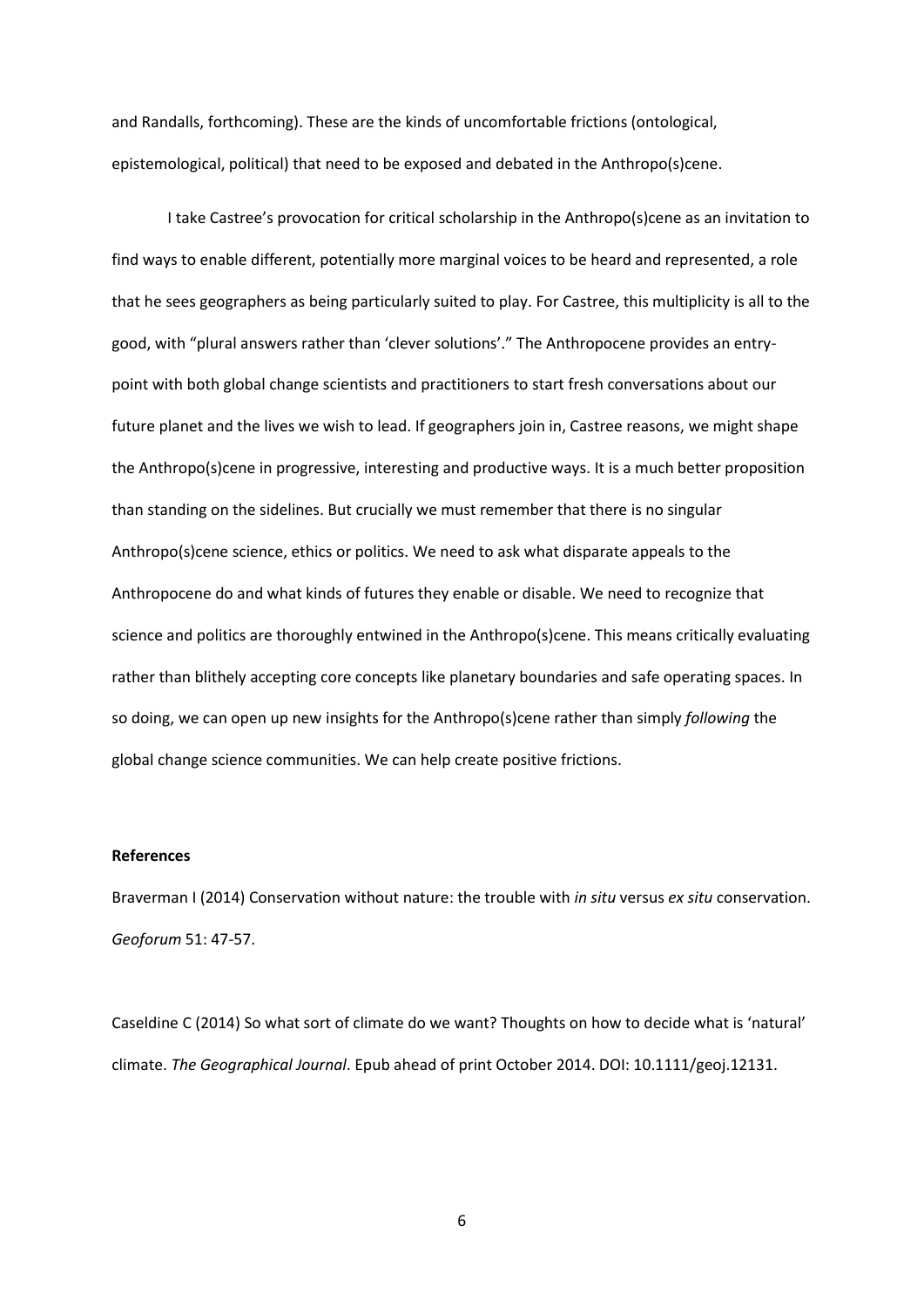Hamilton C and Grinevald J (2015) Was the Anthropocene anticipated? *The Anthropocene Review*  2(1): 59-72.

Hulme M (2010) Problems with making and governing global kinds of knowledge. *Global Environmental Change* 20(4): 558-564.

Klein N (2014) *This changes everything: Capitalism vs the climate*. New York: Simon and Schuster.

Lewis SL and Maslin MA (2015) Defining the Anthropocene. *Nature* 519(7542): 171-180.

Mol A (2002) *The body multiple: Ontology in medical practice*. Durham, NC: Duke University Press.

Ogden L, Heynen N, Oslender U, West P, Kassam K-A and Robbins P (2013) Global assemblages, resilience, and earth stewardship in the Anthropocene. *Frontiers in Ecology and the Environment*  11(7): 341-347.

Simon S and Randalls S (forthcoming) Geography, ontological politics and the resilient future. *Dialogues in Human Geography*

Swyngedouw E (2010) Apocalypse forever? Post-political populism and the spectre of climate change. *Theory, Culture and Society* 27(2-3): 213-232.

Wahlberg A (2014) Human activity between nature and society: The negotiation of infertility in China. In: Hastrup K (ed.), *Anthropology and Nature*. New York: Routledge, pp. 184-195.